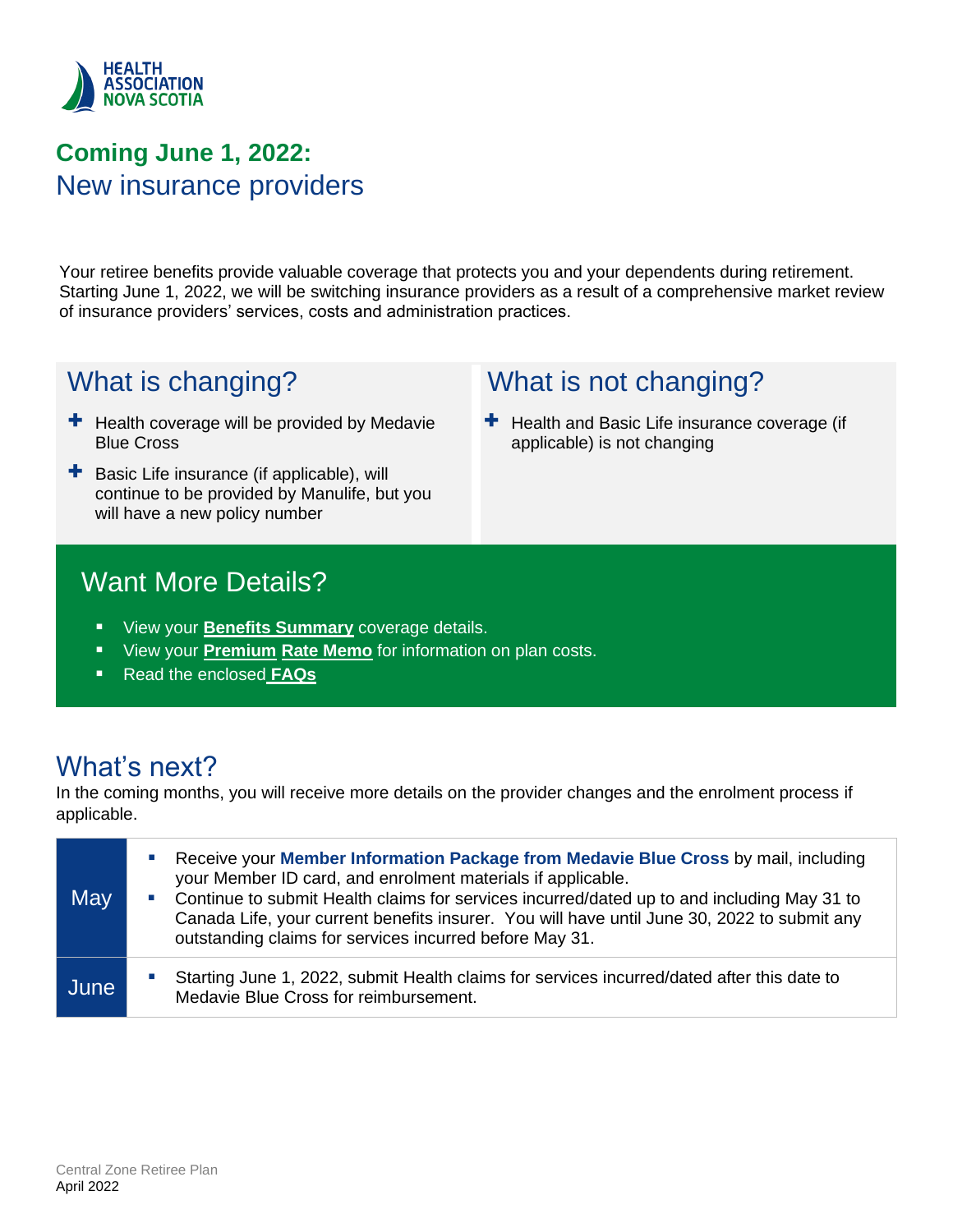## Frequently Asked Questions (FAQs)

#### **What will happen to my claims history between April 1, 2022 (our normal renewal date) and June 1, 2022?**

You will continue to participate in your current benefits plan until June 1, 2022. On June 1, 2022, your Health coverage will transition to Medavie Blue Cross and your Basic Life Insurance, if applicable, will transition to a new policy number with Manulife.

**Important note:** your claims history with your current insurer will carry over to Medavie Blue Cross effective June 1, 2022. This means any claims made prior to May 31, 2022 will count towards the applicable maximums under the plan.

#### **How will my Health coverage change June 1, 2022**?

Your Health coverage will remain the same. Most expenses are reimbursed based on the insurer's assessment of reasonable and customary fees, which may vary slightly between providers. Please see your **Retiree Benefits Summary** for details.

#### **How do I submit claims during the transition to Medavie Blue Cross?**

**For Expenses Incurred and Dated up to May 31, 2022:** Claims for services incurred/dated up to and including May 31 should be submitted to your current benefits provider. You will have until June 30, 2022 to submit any outstanding claims for services incurred before May 31.

**For Expenses Incurred and Dated starting June 1, 2022:** Claims for services incurred/dated starting June 1, 2022 must be submitted to Medavie Blue Cross. Please see your member information package (coming in May) for details on submitting claims to Medavie Blue Cross and show your new Medavie Blue Cross card to your providers.

#### **Will my costs for coverage change on June 1, 2022?**

We complete an annual review of our benefits program to ensure that premium rates are adequate to pay expected claims and expenses in the coming year. For the 2022 plan year, the updated rates come into effect on June 1, 2022. Please see your **Premium Rate Memo** for detailed information on your costs.

#### **When will I get more information about the changes and transition to Medavie Blue Cross?**

You will receive more information in the coming months, including information on Medavie Blue Cross and instructions for enrolling if applicable.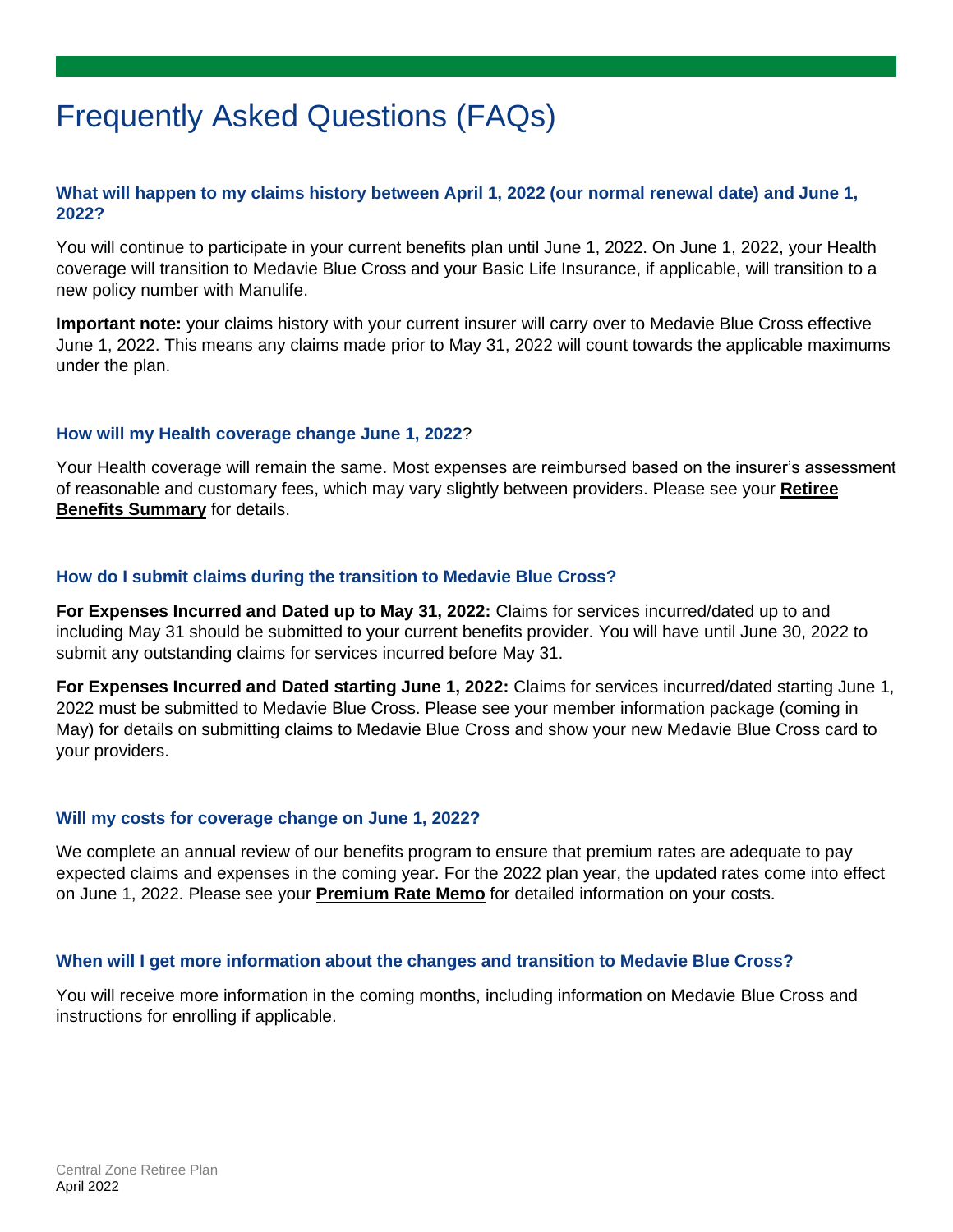

# Retiree Benefits Summary

### Effective June 1, 2022

This benefits summary outlines your coverage as a **retiree**. The shading in blue indicates a change that will come into effect on June 1, 2022.

Note that you may be enrolled in all or some of the benefits offered by your former employer.

Retirees or spouses who are **OVER age 65** are **not covered** for prescription drugs under this plan effective the 1<sup>st</sup> day of the 65<sup>th</sup> birthday month. Residents of Nova Scotia may be eligible for prescription drug coverage under the Nova Scotia Seniors' Pharmacare Program.

## **Health**

|                          | <b>Current</b>                                                                                                                                                                  | <b>Effective</b><br><b>June 1, 2022</b>                                                                                        |  |
|--------------------------|---------------------------------------------------------------------------------------------------------------------------------------------------------------------------------|--------------------------------------------------------------------------------------------------------------------------------|--|
| <b>Provider</b>          | Canada Life                                                                                                                                                                     | <b>Medavie Blue Cross</b>                                                                                                      |  |
| <b>Participation</b>     | Optional coverage                                                                                                                                                               |                                                                                                                                |  |
| <b>Eligibility</b>       | You, your spouse, and your dependent children<br>(must meet Eligibility for Retiree Benefits)                                                                                   |                                                                                                                                |  |
| <b>Termination age</b>   | Drug coverage:<br>For you: you reach age 65<br>For your spouse: your spouse reaches age 65<br>All other coverage:<br>No age limit                                               |                                                                                                                                |  |
| <b>Reimbursement</b>     |                                                                                                                                                                                 |                                                                                                                                |  |
| Drugs (pay-direct)       | 100%                                                                                                                                                                            |                                                                                                                                |  |
| Eligible drugs           | Managed Formulary, based on provider-approved list of<br>eligible drug expenses<br>(Prior authorization required for some drugs)<br>Supplements Government Health Care Coverage |                                                                                                                                |  |
| Co-payment               | You pay the dispensing fee                                                                                                                                                      |                                                                                                                                |  |
| Out-of-pocket<br>maximum | \$492 / family / calendar year                                                                                                                                                  |                                                                                                                                |  |
| Generic<br>substitution  |                                                                                                                                                                                 | Limited to the cost of the least expensive interchangeable (usually generic)<br>drug, unless medical basis for brand-name drug |  |
| Pharmacy                 |                                                                                                                                                                                 | Arrangement with Loblaws and Sobeys/Lawtons                                                                                    |  |
| partnership              | *NEW* Prescription Drug Discounts will be automatic when using your<br>Medavie pay-direct card at all participating pharmacies                                                  |                                                                                                                                |  |
| Anti-obesity             |                                                                                                                                                                                 | <b>Not Covered</b>                                                                                                             |  |
| Fertility                |                                                                                                                                                                                 | <b>Not Covered</b>                                                                                                             |  |
| Sexual<br>dysfunction    |                                                                                                                                                                                 | \$250 / calendar year                                                                                                          |  |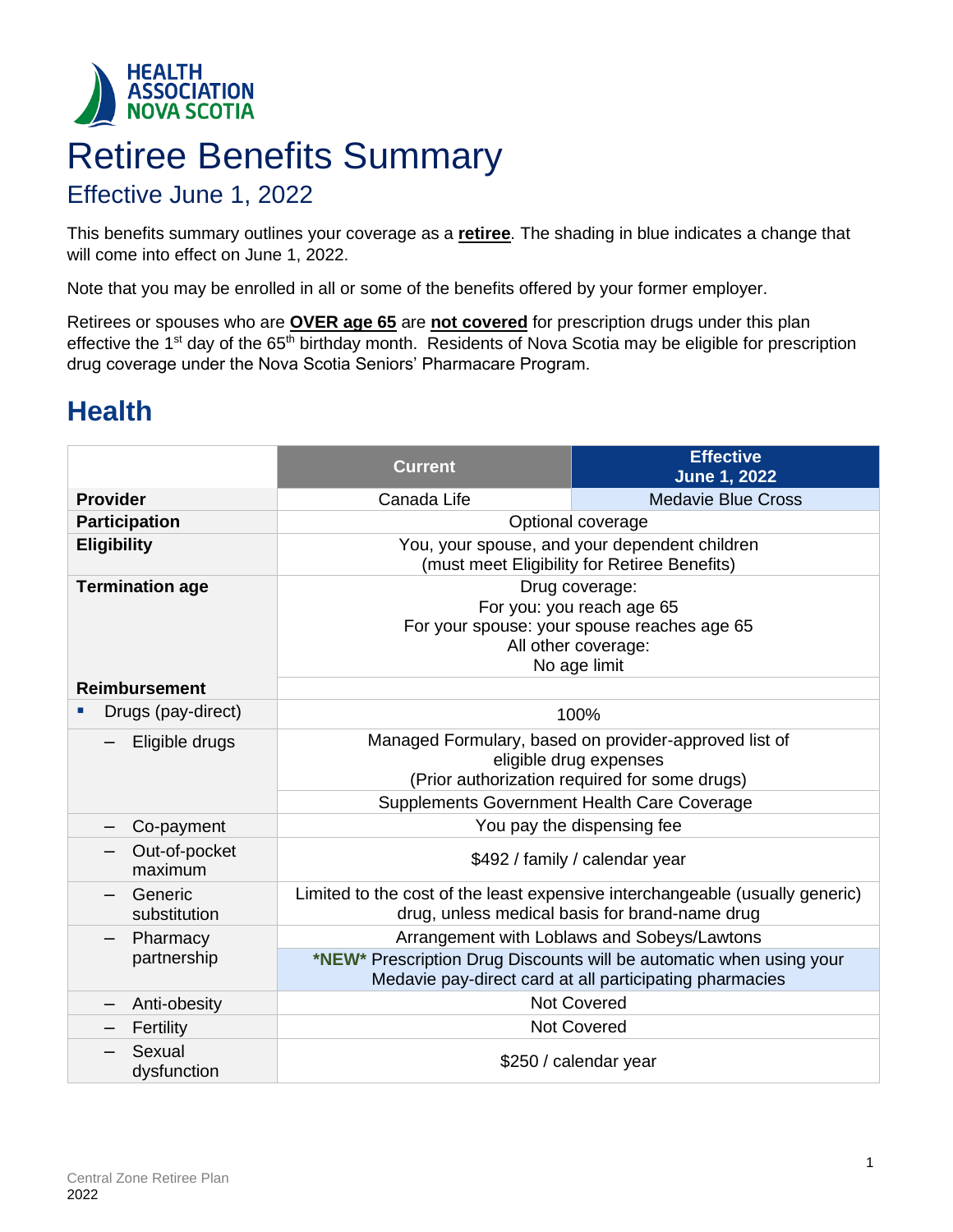|                                                |                                                                                                                                                                             | <b>Current</b>                                                                                                                                   | <b>Effective</b><br><b>June 1, 2022</b>                                                                                         |  |  |  |
|------------------------------------------------|-----------------------------------------------------------------------------------------------------------------------------------------------------------------------------|--------------------------------------------------------------------------------------------------------------------------------------------------|---------------------------------------------------------------------------------------------------------------------------------|--|--|--|
|                                                | Smoking<br>cessation                                                                                                                                                        | <b>Not Covered</b>                                                                                                                               |                                                                                                                                 |  |  |  |
|                                                | Vaccines                                                                                                                                                                    | <b>Not Covered</b>                                                                                                                               |                                                                                                                                 |  |  |  |
|                                                | Allergy serums                                                                                                                                                              |                                                                                                                                                  |                                                                                                                                 |  |  |  |
|                                                | Over the Counter<br>Antihistamines<br>(prescribed)                                                                                                                          | \$50 deductible / person / calendar year (maximum \$150 / family)<br>Allergy Serums only - 100% to a maximum of \$1,000 / person / calendar year |                                                                                                                                 |  |  |  |
|                                                | <b>Vision Care</b>                                                                                                                                                          |                                                                                                                                                  | 100%                                                                                                                            |  |  |  |
|                                                | Eye exams                                                                                                                                                                   | \$95 / 24 consecutive months<br>(Once / 12 months for dependent<br>children under 18)                                                            | \$95 / 2 calendar years<br>(Once / calendar year for dependent<br>children under age 21)                                        |  |  |  |
|                                                | Frames                                                                                                                                                                      | \$150 / 24 consecutive months                                                                                                                    | \$150 / 2 calendar years                                                                                                        |  |  |  |
|                                                | Lenses                                                                                                                                                                      | (every 12 months for dependent                                                                                                                   | (every calendar year for dependent                                                                                              |  |  |  |
|                                                | Laser-eye<br>surgery                                                                                                                                                        | children under age 18)<br>Includes Laser-eye surgery                                                                                             | children under age 21)<br>Includes Laser-eye surgery                                                                            |  |  |  |
| Ambulance<br>п                                 |                                                                                                                                                                             | 100%                                                                                                                                             |                                                                                                                                 |  |  |  |
| Hospital<br>٠                                  |                                                                                                                                                                             |                                                                                                                                                  | 100%                                                                                                                            |  |  |  |
|                                                | Accommodations                                                                                                                                                              | Semi-private room                                                                                                                                |                                                                                                                                 |  |  |  |
| п                                              | Paramedical<br>practitioners                                                                                                                                                | 100%                                                                                                                                             |                                                                                                                                 |  |  |  |
|                                                | All practitioners                                                                                                                                                           | \$500 / practitioner / calendar year                                                                                                             |                                                                                                                                 |  |  |  |
|                                                |                                                                                                                                                                             | massage therapist, naturopath, occupational therapist, osteopath,                                                                                | Includes: Acupuncturist, chiropractor, chiropodist or podiatrist, homeopath,<br>physiotherapist, psychologist, speech therapist |  |  |  |
| <b>Extended Health</b><br>п<br><b>Benefits</b> |                                                                                                                                                                             |                                                                                                                                                  | 100%                                                                                                                            |  |  |  |
|                                                | Nursing and<br>personal care<br>services                                                                                                                                    | \$10,000 / calendar year                                                                                                                         |                                                                                                                                 |  |  |  |
|                                                | Accidental dental                                                                                                                                                           | Covered                                                                                                                                          |                                                                                                                                 |  |  |  |
|                                                | Diabetic supplies                                                                                                                                                           | Covered – including insulin pump supplies                                                                                                        |                                                                                                                                 |  |  |  |
|                                                | Other diabetic<br>equipment                                                                                                                                                 | Covered, including insulin pumps                                                                                                                 |                                                                                                                                 |  |  |  |
| Hearing aids                                   |                                                                                                                                                                             |                                                                                                                                                  | \$600 / 3 calendar years, includes repairs, excludes batteries                                                                  |  |  |  |
|                                                | Orthopedic shoes<br>and supplies                                                                                                                                            | \$150 / 24 consecutive months<br>(every 12 months for dependent child(ren) under age 21)                                                         |                                                                                                                                 |  |  |  |
|                                                | <b>Orthotics</b>                                                                                                                                                            | \$150 / 24 consecutive years                                                                                                                     | (every 12 months for dependent child(ren) under age 21)                                                                         |  |  |  |
|                                                | Note: most expenses are reimbursed based on the insurer's assessment of reasonable and customary<br>fees. Reasonable and customary fees may vary slightly between insurers. |                                                                                                                                                  |                                                                                                                                 |  |  |  |